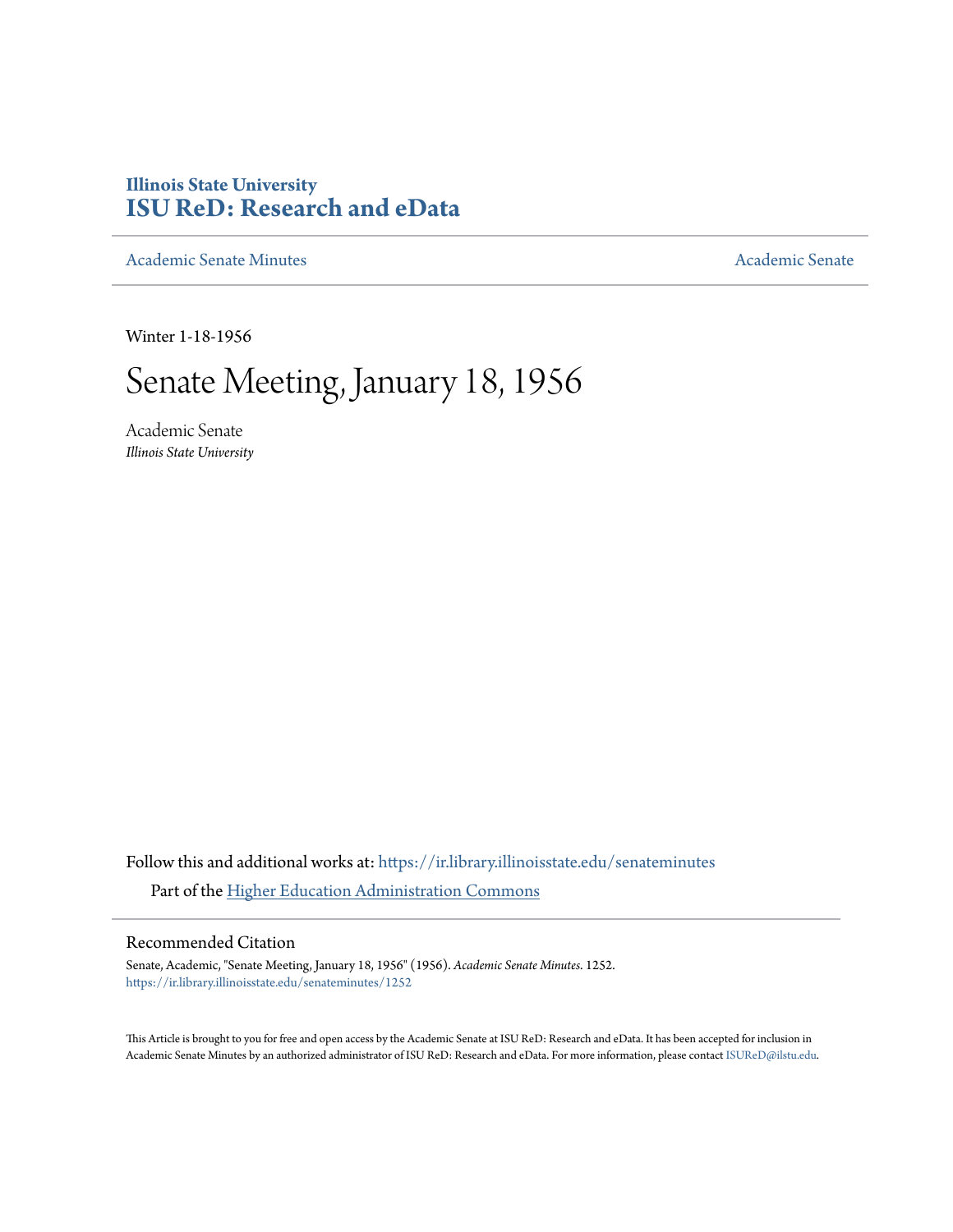### Minutes of the Meeting of the University Council (N0t approved by the Council)

### January 18, 1956

.. .. ' ..

The regular meeting of the University Council was called to order at 7:15 by the chairman, Mr. O'Connor.

#### Members Present

#### Members Absent

Margaret Peters

Helen Chiles<br>Regina Connell Chris De Young . Grace Hiler Milford Jochums Winifred Metzler Harold Moore Ruth Stroud Sadie Udstuen Dale Vetter Esther Vinson Lela Winegarner

Jennie Whitten

Non-members Present

Harold DeWeese<br>Elinor Flagg Arthur Larsen Harry Lovelass Clyde McCormick Burton O'Connor Elizabeth Russell Clarence Sorensen Herman Tiedeman Bjarne Ullsvik Leo Yedor . Ruth Zimmerman Arthur Watterson

Mr. Tiedeman mentioned that Mr. McCormick's name had been omitted from the roll in the last minutes of the Council. With this addition Miss Flagg moved that the minutes of the previous meeting be. approved. The motion was seconded by Miss Zimmerman and was carried.

The first item on the agenda was the selection of nominees for a vacancy on the Committee of Committees. The chairman explained that the procedure by precedent is that the executive committee recommends nominees and the President makes a selection from those recommended. Mr. Sorensen moved that this procedure be followed. The motion was seconded by Mr. McCormick and was passed.

The second item on the agenda was a report of the January Board meeting by Mr, Larsen. Mr. Larsen distributed copies of the report which he presented to the Teachers College Board on January the sixteenth. This report shows the enrollment of our school by departments and counties since 1952, some enrollment predictions for 1961 and some figures regarding the class size for both the graduate and undergraduate schools. Mr. Larsen also reported that the joint salary committee for the state colleges made a report to the Board at this meeting. · They made recommendations that:

we be given a \$540 across the board raise,

we be given a semester leave at full pay,

we be given a \$360 across the board raise next year and,

the administrative personnel be placed in five categories. No action was taken by the Board on these proposals. Mr. Larsen further reported that the Teachers College Board had received a letter from Dr. William Grag, University of Chicago, proposing the establishment of a Claud Reevis fund in memory of Dr. Reevis. Each president was asked to present this proposal to the faculties and **re**port back to the Board their desires. Mr. Larsen states that the graduates from Chicago might wish to take some action. Mr. Deweese moved that the executive committee act as a nucleus in giving the faculty opportunity to participate in this recognition of Dr. Reevis. The motion was seconded by Miss Flagg and was carried. Mr. Larsen reported that the Board approved an addition to our laboratory school and the publication of the centennial history,

No. 9